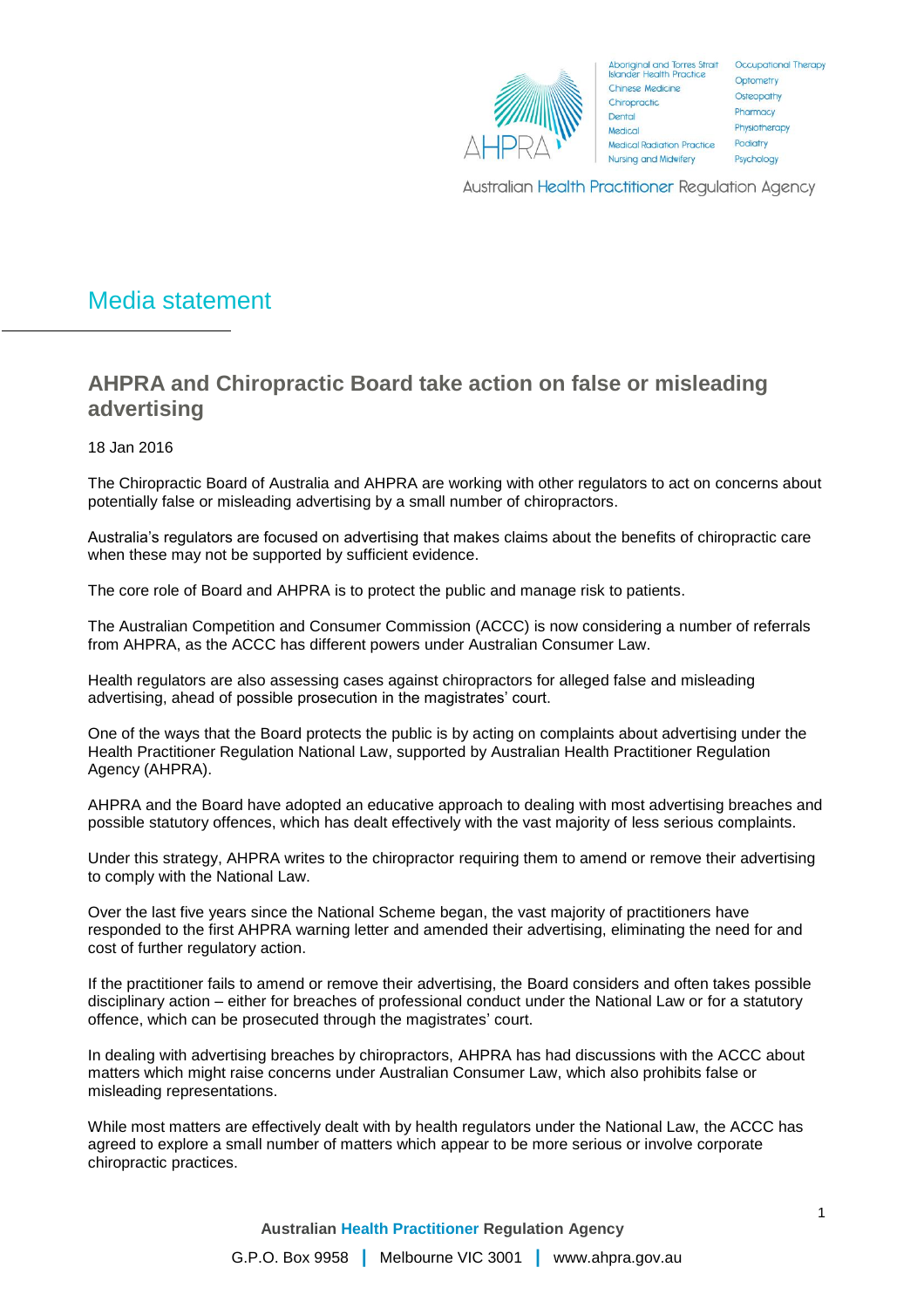The Board and AHPRA are not able to comment on individual matters that are now underway to maintain the integrity of these processes.

Of the 10 cases referred to health regulators by Professor Ken Harvey in September 2015:

- AHPRA has raised three matters with the ACCC
- Four are subject to ongoing regulatory action (either disciplinary action by the Board or assessment for possible statutory offence prosecution) and
- Three cases were closed after the advertising was amended to comply with the law.

In 2014/15, AHPRA received 506 complaints about offences, down from 846 in the previous year. Complaints about advertising dropped from 547 to 300 in this period. Last year, 63 complaints about breaches of the National Law were received about chiropractic matters and 112 cases were closed, most after advertisers of chiropractic services amended or removed their advertising so it was legally compliant. (Some of the closed cases were received outside the 2014/15 reporting period).

AHPRA and the Board urge anyone with concerns about advertising breaches or professional standards to provide it to regulators.

Last week, health regulators urged Professor Harvey to provide them with any new information about advertising complaints, including about the three closed cases, so the Board and AHPRA can act again to protect patients.

Complaints about a chiropractor's advertising can be made [online to AHPRA](http://mosquito/Notifications/What-is-a-notification/Common-types-of-notification/What-is-an-offence.aspx) or by calling 1300 419 495 or in person at an [AHPRA office.](http://mosquito/About-AHPRA/Regulatory-principles.aspx)

#### **Professional standards**

The Board expects practitioners to make sure any advertising claims are supported by a high level, good quality evidence.

Chiropractors must ensure that they do not advertise the health benefits of chiropractic care when there is not sufficient evidence that these benefits can be attained.

See the Code of conduct for chiropractors, Chiropractic guidelines for advertising of regulated health services; the fact sheet on [advertising](http://mosquito/Publications/AHPRA-FAQ-and-Fact-Sheets/advertising-fact-sheet.aspx) and [campaign information](http://mosquito/sitecore/content/Chiropractic/News/2015-10-20-media-release.aspx) published by the Board on its website.

- [Code of conduct for chiropractors](http://www.chiropracticboard.gov.au/documents/default.aspx?record=WD10%2f1270&dbid=AP&chksum=BB5xYFsBaJui93%2fuvfmFHA%3d%3d)
- [Chiropractic guidelines for advertising or regulated health services](http://www.chiropracticboard.gov.au/documents/default.aspx?record=WD10%2f2667&dbid=AP&chksum=OZC46P%2bn5kbf3Wqa21iNqg%3d%3d)

The Board and AHPRA have an ongoing commitment to improving advertising complaints management.

Updated information about how to make a complaint about advertising has recently been published on the [AHPRA website.](http://mosquito/Notifications/What-is-a-notification/Common-types-of-notification/What-is-an-offence.aspx)

The Board is promoting wider awareness of prosecutions of statutory offences and disciplinary outcomes to help educate the profession.

#### **Publication of outcomes**

The National Law defines what outcomes of regulatory action can be published. By law, reprimands,